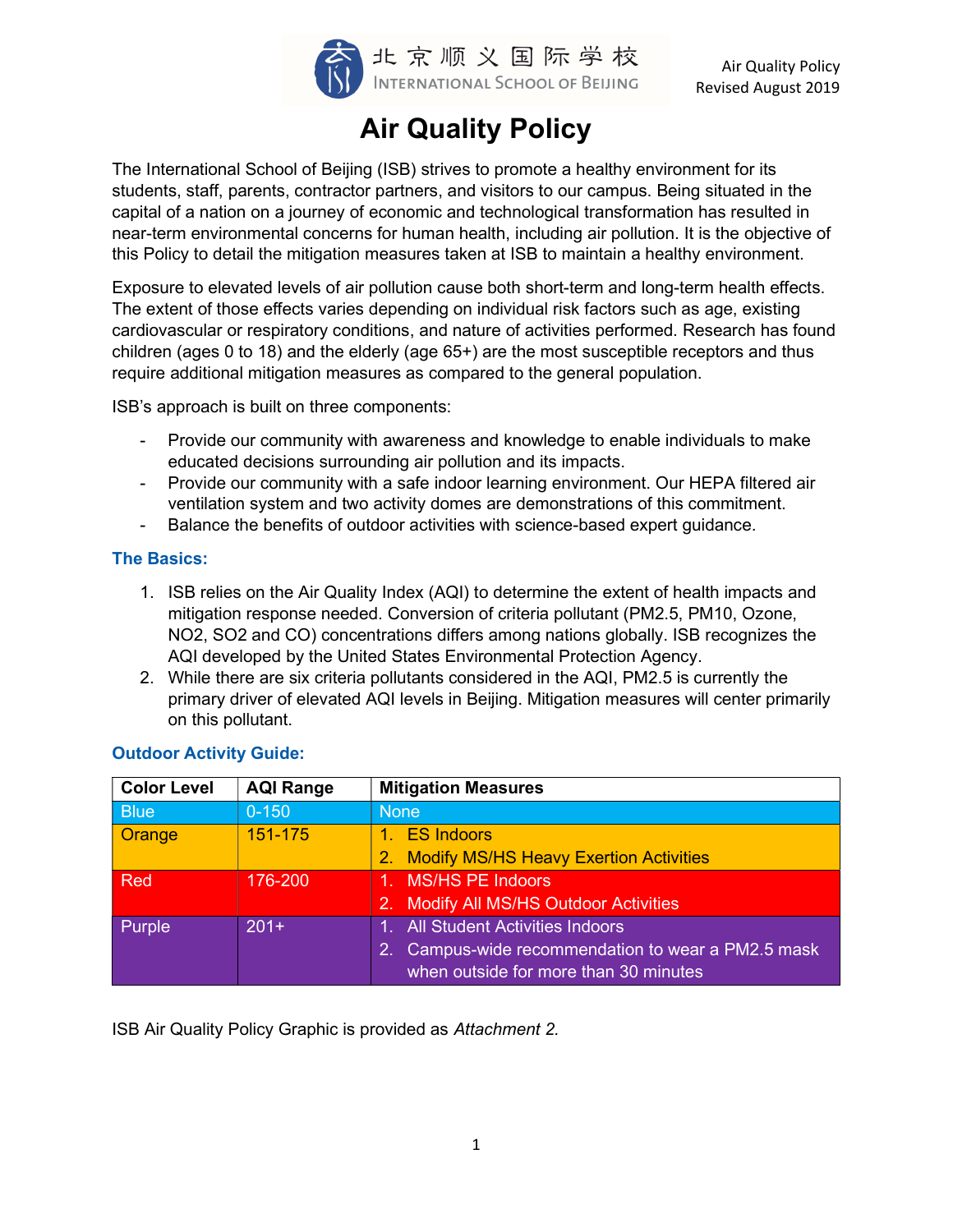

## Definitions:

- Heavy Exertion Activities: Includes rugby, soccer (football), cross country, track and field (distance portion), and similar ASAs/field trips.
- Modified: A change to reduce the time and/or level of exertion of an activity. Examples include moving indoors, focus on technical skills, replace workout for easy day, and wear a mask. Implementation is left up to the discretion of the coach or activity leader.
- PM2.5 Mask: Any mask meeting the NIOSH N95 or N99 standard, meaning the mask will filter 95 or 99 percent of particulates that are 0.3 microns in size or larger. PM2.5 consists of all particulates small than 2.5 microns in size.

## Detailed Division-Specific Outdoor Activities Guidance:

- Campus:
	- o At All Times:
		- Doors to the outside shall be kept closed.
	- $\circ$  At AQI > 200:
		- Recommendation for all students, staff, contractor partners (i.e. Sodexo, security), parents, and visitors to wear a PM2.5 mask when outside for more than 30 minutes.

## **Elementary School:**

- $\circ$  At AQI > 150:
	- PE, ASAs, recess, and classroom activities will move indoors;
	- Field trips with significant outdoor time (> 1 hour) will be canceled/postponed.
- $\circ$  At AQI > 200:
	- All remaining field trips will be canceled/postponed. The basis for this is buses and commercial facilities typically provide, at minimum, a 50 percent reduction in particulate load, meaning an outdoor AQI of 200 will result in an indoor AQI of around 150.

## Middle School/High School:

- $\circ$  At AQI > 150:
	- **Heavy exertion outdoor activities will be modified (sports, ASAs).**
- $\circ$  At AQI > 175:
	- **PE and recess will move indoors:**
	- All remaining outdoor activities will be modified (sports, ASAs).
- $\circ$  At AQI > 200:
	- All activities will move indoors (including open student time during the school day (8:00 am to 3:20 pm);
	- Field trips with significant outdoor time (> 1 hour) will be canceled/postponed.
- $\circ$  At AQI > 350:
	- All remaining field trips will be canceled/postponed. The basis for this is buses and commercial facilities typically provide, at minimum, a 50-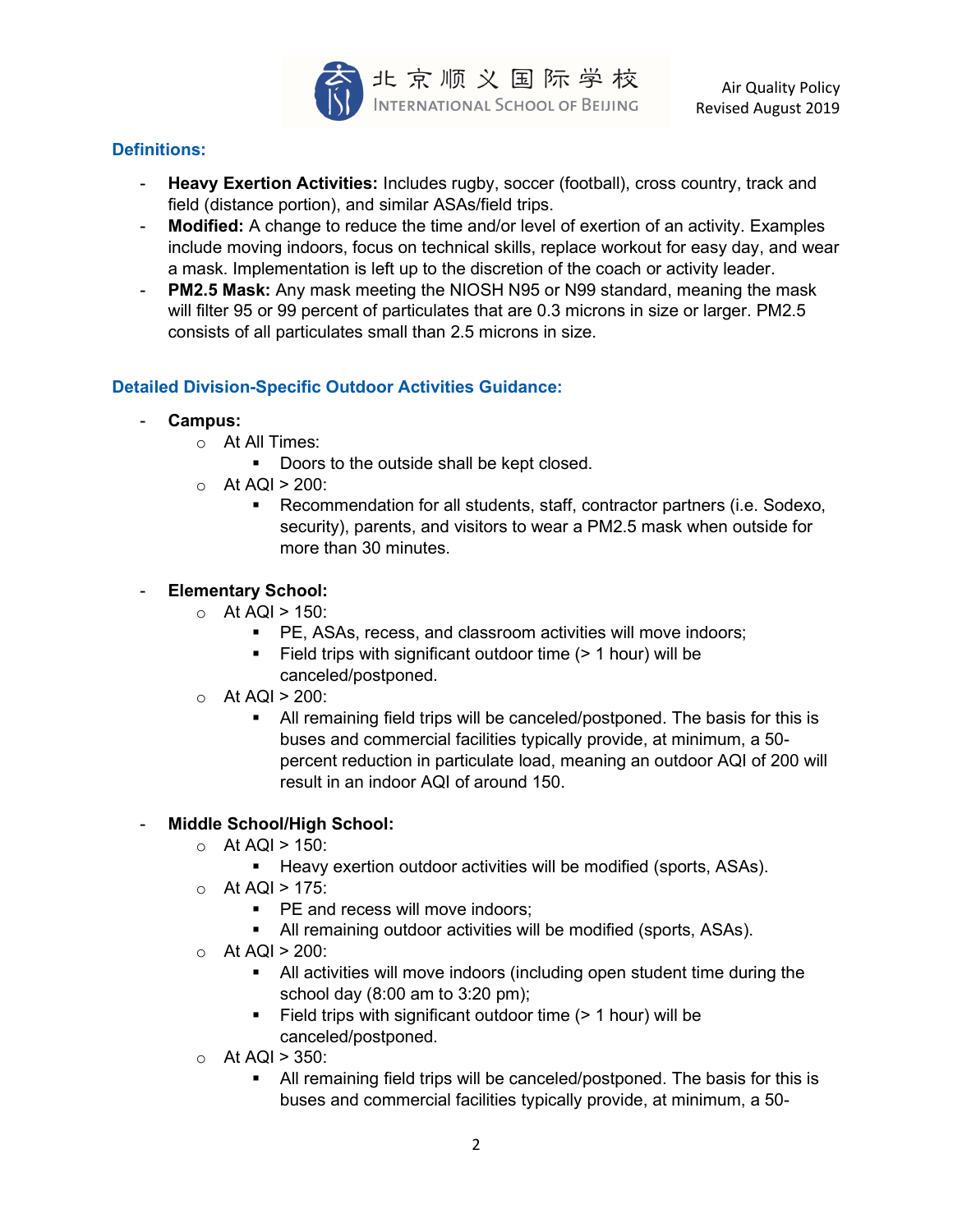

percent reduction in particulate load, meaning an outdoor AQI of 350 will result in an indoor AQI of around 200.

## Additional Guidance/Exceptions:

- Community members who are more sensitive to the health effects of air pollution, including individuals with asthma, respiratory illness, and heart or lung disease are recommended to take additional mitigation measures. Parents of these children should speak with their Principal and ensure the conditions are recorded within the school's records. Faculty/employees should inform their direct supervisor of such conditions.
- Air pollution levels will vary during the day and may rise above or below outdoor activity guidance levels during ongoing activities. Activities with less than one hour remaining may proceed using the mitigation measures the activity started with. Activities (excluding field trips) with greater than one hour remaining shall align with the mitigation measures for the most recent AQI reading.
- Sport Conference (e.g. APAC, ACAMIS, ISAC) AQI Policies supersede this Policy. Additional information on specific conference Air Quality policies are provided in Appendix 1.
- External partners using ISB facilities (e.g. Five Star Sports) are recommended, but not required to adhere to this Policy.

## Monitoring Procedure:

- The official measurement used by ISB is the Shunyi New Town government station. This station reads once per hour with a typical reporting delay of 15 to 30 minutes. The reading for this station can be found here: http://aqicn.org/city/beijing/shunyixincheng/
- ISB does not have an automatic notification system for AQI. Monitoring AQI readings shall be the responsibility of the individual managing the activity:
	- o Coaches for practices
	- o Mentors for ASAs and weekend trips
	- o Principals for school events and field trips
	- o Activities Director for sports games
- Modification/cancelation/suspension decisions shall be made within the following timeline:
	- $\circ$  Field trips/School events (i.e. International Day) Two hours prior to departure
	- $\circ$  School day activities (PE, recess, ASAs, practices) Use last available reading
	- $\circ$  Sports games Two hours prior to start or per conference quidelines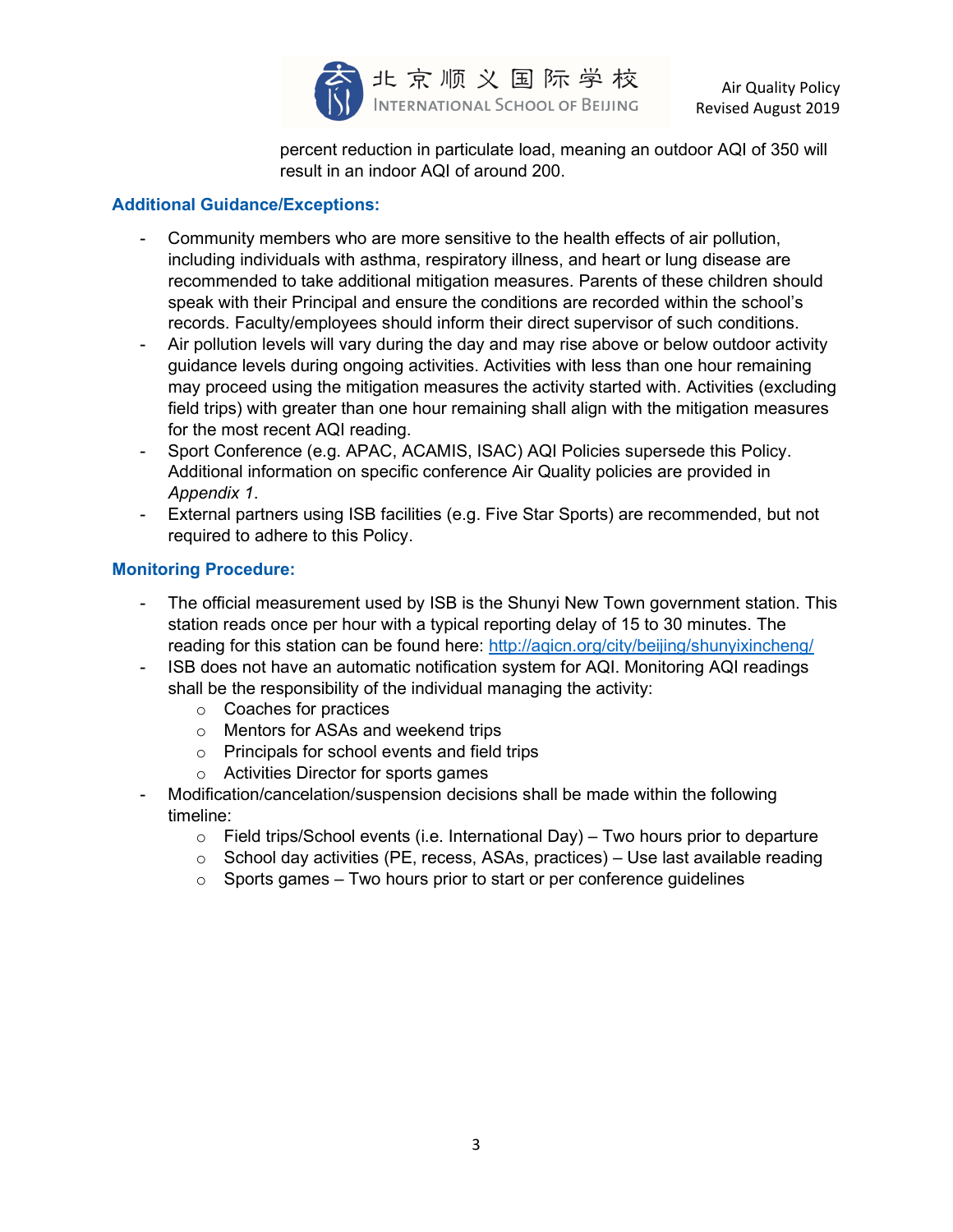

## APPENDIX 1 – ACTIVITY CONFERENCE GUIDELINES

## Asia Pacific Activities Conference (APAC):

The Tournament/Festival Director will have jurisdictional authority for the interpretation of the rules and schedule during competitions or festivals.

APAC Guidelines on cancellation of outdoor events due to air pollution.

- 1. Staging of outdoor activities will depend upon air quality, as measured by the U.S. Air Quality Index (AQI) or its equivalent. Index as follows:
	- a. Level 1 (1-200 AQI): No modification necessary
	- b. Level 2 (201-300 AQI): The host Activities Director has the authority to modify or suspend activities.
	- c. Level 3 (301+ AQI): The activity should be suspended and AQI monitored. The activity can resume once the AQI drops below 300.
- 2. Measurements are taken within an hour of game time.
- 3. Track and field may be modified throughout the day.

## International Schools Athletic Conference (ISAC):

ISAC recognizes that while many schools have varying approaches and rules pertaining to AQI, it is left to the host school and event director to determine whether an outdoor event can go ahead – based on the following ISAC agreements:

- An ISAC outdoor sports tournament should not begin if the AQI is > 250 with a twohour notification from the event coordinators expected from participating schools.
- Any ISAC sports tournament that begins must be ended when the AQI (if able to be measured) moves to 276 or above during the event.
- Final results of a shortened tournament should be determined by the host tournament director, after consultation with participating coaches.

## Association of China and Mongolia International Schools (ACAMIS):

ACAMIS tournaments will modify tournament times/formats in response to an AQI reading of over 200, with tournament stoppage or delay to occur at over 300 (based on best available data –indoor or outdoor). The host Head of School is designated to officially cancel a tournament based on ACAMIS guidelines.